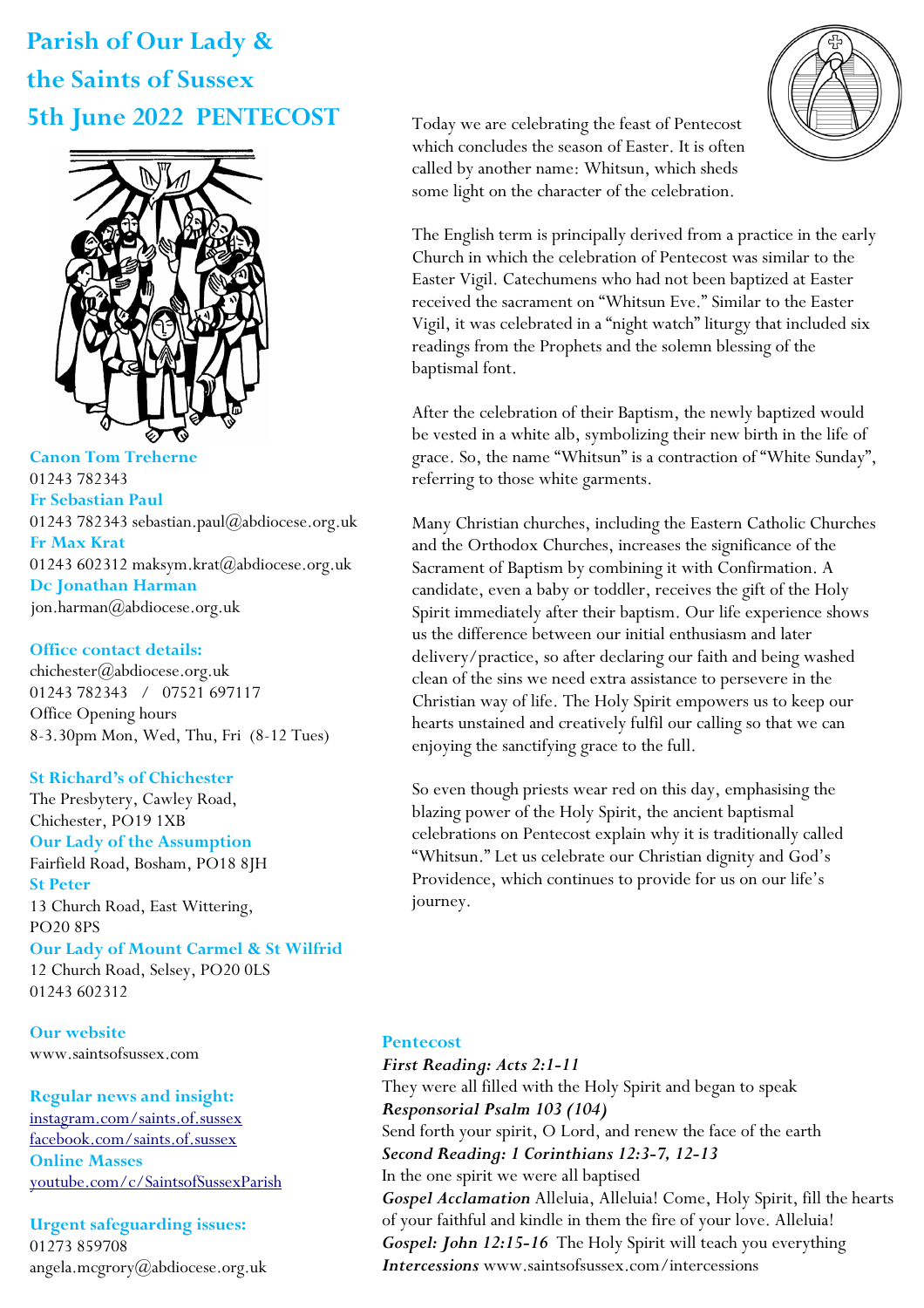Please take your prayer card to keep as you enter church this weekend. Please also take a blank card to write down your most heartfelt prayers for your friends and family. These prayers can be placed in the box on the sanctuary in



each church over the next few weeks. We hope everyone will want to be involved.

**We celebrate and pray for everyone in our whole parish family as we prepare for the World Meeting of Families June 22-26** 

Bishop Richard will then bless the four boxes containing our prayers at the Parish Day Mass on 3rd July. If you are unable to get to hold of a card but wish your own prayers for friends or family to go in there please email them / post them to Amy at the parish office.

#### **Prayer for the Celebration**

Heavenly Father we thank you for the great gift of the family and every individual within the family.

May they rediscover each day the grace they have received. And as small domestic churches

may they know how to witness your presence and to the love which Christ loves the church.

Sustain them and make them aware of the path to holiness upon which you call them, so that they might experience your infinite mercy and find new ways to grow in love.

Lord grant that each family might live their specific vocation to holiness in the church

as a call to become missionary disciples in the service of life and peace

Amen

#### **First Saturdays Devotion**

**This Saturday, 4th June** after the 8am Mass on Saturday morning at St Richard's Chichester we will be praying the first Saturdays devotion. We will be praying

#### **The next Mass in Ukrainian THIS SUNDAY**

will take place at St Richard's Church on **Sunday 5th June at 2pm**, and afterwards in the lower parish room for refreshments .

#### **Bosham Parishioners Please note**

On **Sunday 5th June**, Delling Lane will be closed, and so access to Our Lady of the Assumption will only be via Walton Lane

#### **St Peter's Children's Mass**

The Mass on **Sunday 12th June** will involve the First Communion children. If there are any other children who would like to take part please get in touch with Christine Barton 07763 [337665](mailto:337665/christine@beammicrosystems.com)  [christine@beammicrosystems.com](mailto:337665/christine@beammicrosystems.com)

#### **St Richard's Day Mass, Chichester Cathedral Thursday 16th June 10.30am.**

Once again we are most grateful to have our annual St Richard's Day Mass at Chichester Cathedral. We look forward to welcoming staff, governors and children from our school. Everyone is most welcome (no need to book) Volunteers to hand out orders of service and generally to make people feel welcome will be much appreciated. Please contact the parish office.

**St Peter's is celebrating the Royal Jubilee** with afternoon cream tea on **Sunday 5th June** for the 4 churches. 3.00pm - 5.00pm. Details and information, Erna, 672374. There will also be 'horse racing'. Please come along to cheer your favourite of 6 horses. Proceeds to fund Ukraine. Many tombola prizes. Unwanted gifts/ donations Erna happy to collect. 672374

#### **A Day with Mary**

Arundel Cathedral Saturday **July 9th 9.30am until 5pm** Confession, Adoration, Rosary, With Fr Pio Idowu and Canon David Parmiter. Please bring a packed lunch. *Our Lady to Lucia on 13 June 1917 "Jesus wishes to establish in the world devotion to my immaculate Heart"*

#### **First Holy Communion next weekend**

We pray for the following children of our parish who will receive their first holy communion next weekend at St Richard's. These are the first of many first holy communion masses that we will be celebrating with children across our parish in June.

11th June - St Richard's Church – 6pm: Mia, Connor, Zach, Luke, Caiden, Gian, Blanka, Kaya, Kenna.

12th June - St Richard's Church – 10am George, Andrea, Hailey, Julia, Kaleb, Alexander, Robbie, Filip, Isabela, Amelia, Oliver, Kara, Eve, Eloise.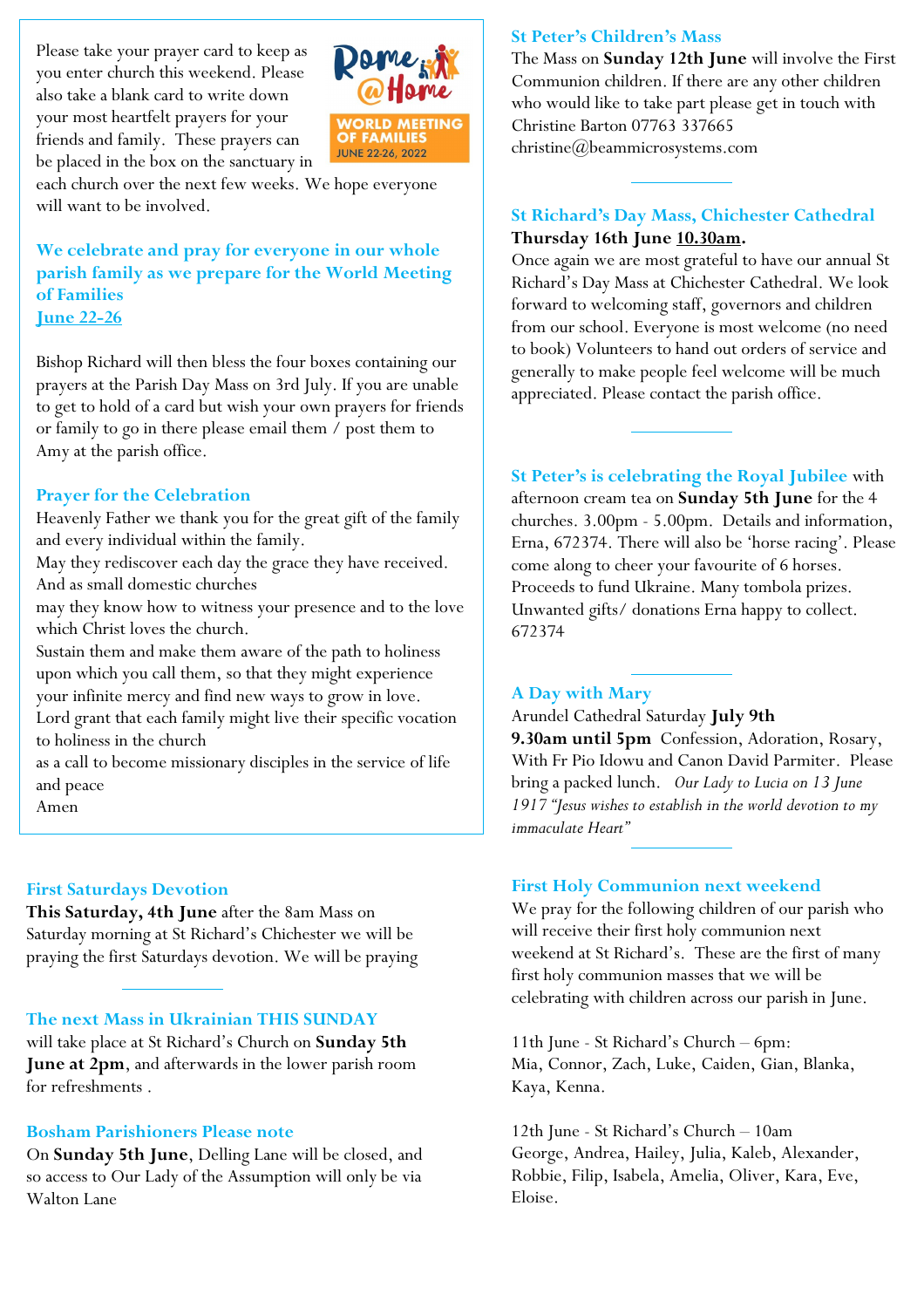#### **Coffee Morning and Cake Sale**

This Saturday **4th June 10.30 to 12 noon** Lower Parish Room, St Richard's Catholic Church, Cawley Road, Chichester. Come and enjoy coffee and cake in support of Pro Life causes. Tombola, home-made produce, plants and bric a brac stalls. Everyone welcome, also donations. Phone Maria on 01903 413606 for collection.

#### **Warehouse Supervisor (Part time / Permanent**

**Contract)** Chichester District Foodbank is a community project providing emergency food to over 5000 local people every year. We are looking to employ a Warehouse Supervisor for 24 hours per week at £22,000 (£13,200 pro rata). Occasional weekend and out of hours work. To receive a job pack and to discuss the role please contact Joanne Kondabeka. Tel: 01243 773687 ex2000 Email: [joanne@chichesterdistrict.foodbank.org.uk](mailto:joanne@chichesterdistrict.foodbank.org.uk)  Deadline for applying is:  $22<sup>nd</sup>$  June 2022. Interviews:  $29<sup>th</sup>$ June 2022

### **Refugee Crisis Coffee Morning**

#### On **Saturday 25 June at 11.30am.**

Bishop Richard will be hosting an informal coffee morning to discuss our response to the refugee crisis, at St Gabriel's Hall, Billingshurst, RH14 9QH. Everyone is very welcome, to reserve your free place please sign up here: <https://abdiocese.churchsuite.com/events/an04uoxn>

## **Our Parish Offertory**

## **For donations via bank transfer: Name: Saints of Sussex** Sort Code: 40-05-20 Account No: 41076582 Reference: surname and offertory This account name is required if you are setting up a transfer to this account for the first time.

## **St Peter's Wittering (until Dec 2022):**

Name: RCD A&B St Peter's Wittering

Sort Code: 40-05-20

Account No: 71077716.

Reference: surname and offertory

#### **Donations via cheque**

Made payable to: Saints of Sussex; or St Peter's RC Church

## **Donations by Credit or Debit card**

Can be made in person via the terminals in Chichester and Bosham.

**For regular giving by bank standing order and for information on gift aid visit: www saintsofsussex.com/ regular-giving.html**

**Parish Day Mass 2022 On Sunday 3 July,** the whole parish is warmly invited to join Bishop Richard and our clergy for Mass on St Richard's School field at 11am. This is a wonderful opportunity to bring our four churches together for the first time, to celebrate Mass and then for lunch afterwards. Our First Holy Communion children will be receiving their certificates from Bishop Richard, who will also bless our parish nursery building on its 25th anniversary. Please note there will be no other masses except the vigil mass at Selsey at 5pm and at St Richards 6pm. If you would like to be involved in the planning, kindly email the Parish Office. Please also pray for sunshine!

**Opening Parish Gardens** In the Autumn, there will be a programme of events to raise the money for the new heating system at St Richard's. It is not too early, however, to start thinking of ways to raise money for the heating. One suggestion, before the summer holidays, would be to open our gardens and to serve cream teas to visitors. Please let the parish office know if you are interested in helping with this event. We just need volunteers who are prepared to open up their gardens (we are not looking for Sissinghurst or West Dean) just well kept gardens with their own unique atmosphere. We will also need volunteers to serve teas and scones.

## **Our Lady and the Saints of Sussex Offertory collections and other fund raising**

| Offertory                          | April 2022 |
|------------------------------------|------------|
| Cash/Cheques/Envelopes             |            |
| Our Lady of the Assumption         | £236       |
| St Peter's                         | £990       |
| St Richard's                       | £1,269     |
| St Wilfrid's                       | £1,060     |
| <b>Bankers Orders</b>              | £5,714     |
| Credit and debit card transactions | £749       |
| Total                              | £10,018    |
| <b>Gift Aid Rebate</b>             | £1,451     |

These figures do not include the Easter offerings for the Clergy. In additions second collections and generous donations totalled £4,081 for Ukraine, £1,742 for Father Joe and £863 for the Holy Places. Donations for Ukraine are still very welcome. Please also note the gift aid sum, which was achieved simply by eligible parishioners gift aiding their offertory and other contributions. Thank you all for your continuing generosity.